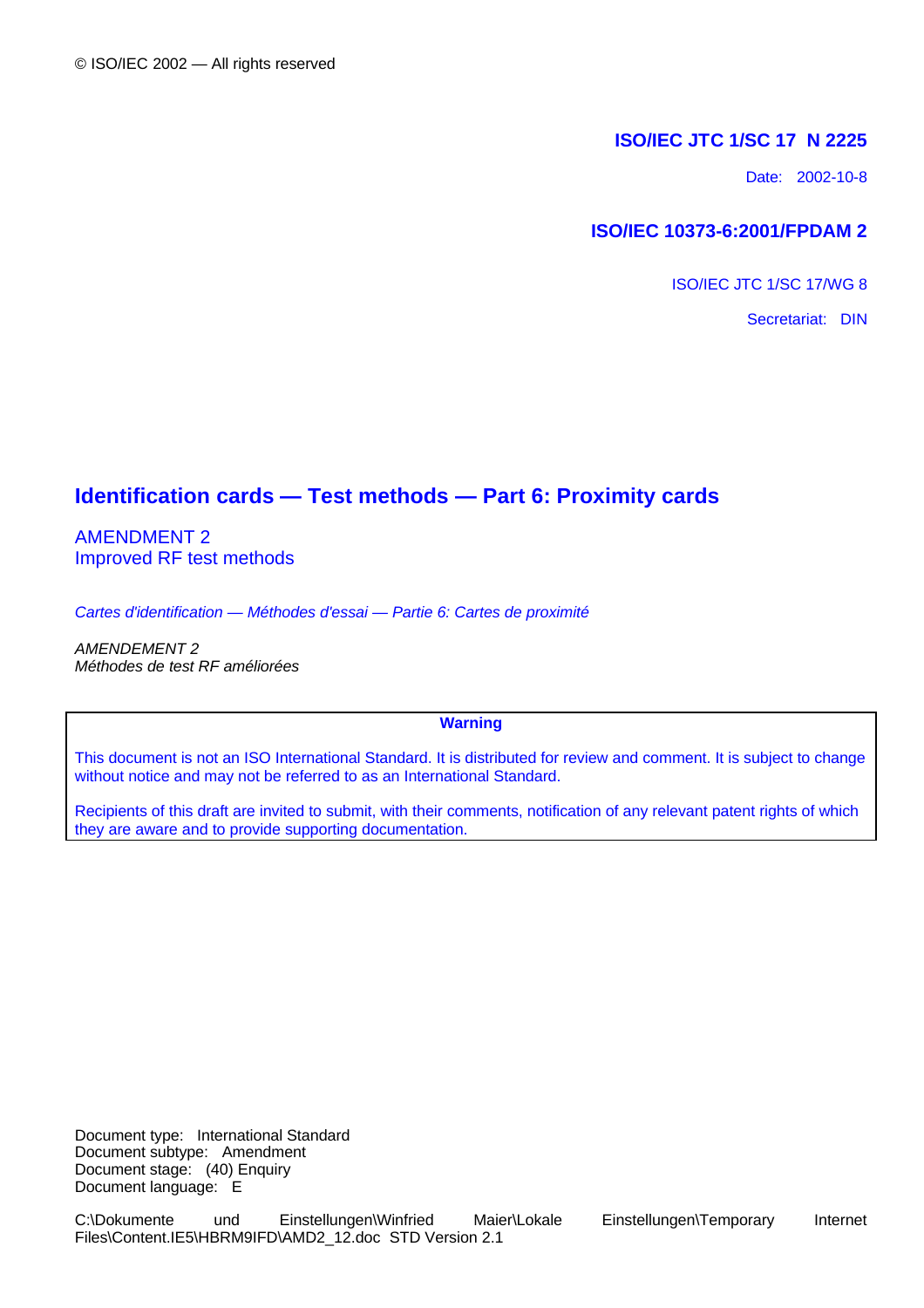## **Copyright notice**

This ISO document is a Draft International Standard and is copyright-protected by ISO. Except as permitted under the applicable laws of the user's country, neither this ISO draft nor any extract from it may be reproduced, stored in a retrieval system or transmitted in any form or by any means, electronic, photocopying, recording or otherwise, without prior written permission being secured.

Requests for permission to reproduce should be addressed to either ISO at the address below or ISO's member body in the country of the requester.

ISO copyright office Case postale 56 ? CH-1211 Geneva 20 Tel. + 41 22 749 01 11 Fax + 41 22 749 09 47 E-mail copyright@iso.org Web www.iso.org

Reproduction may be subject to royalty payments or a licensing agreement.

Violators may be prosecuted.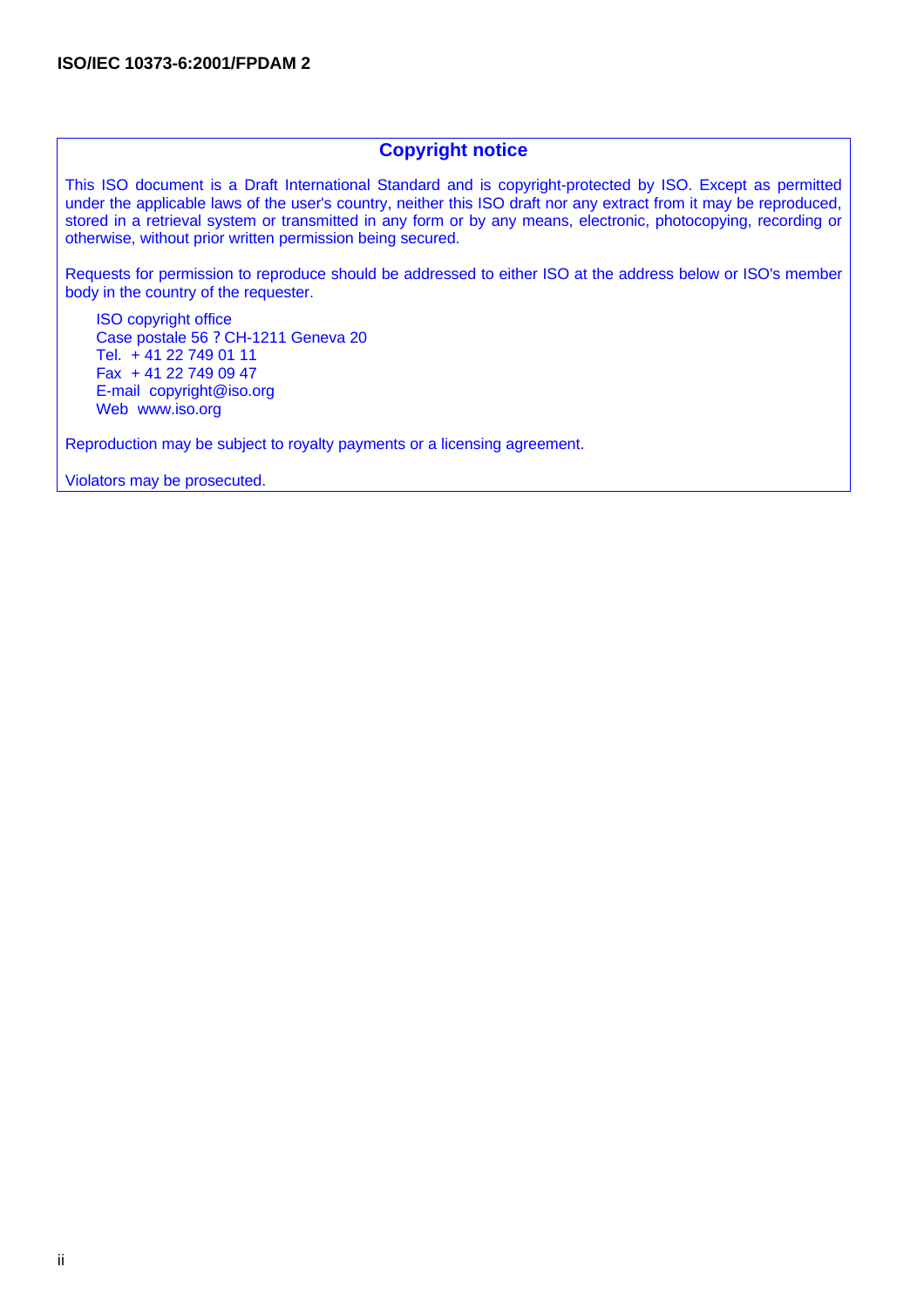# **Foreword**

ISO (the International Organization for Standardization) and IEC (the International Electrotechnical Commission) form the specialized system for worldwide standardization. National bodies that are members of ISO or IEC participate in the development of International Standards through technical committees established by the respective organization to deal with particular fields of technical activity. ISO and IEC technical committees collaborate in fields of mutual interest. Other international organizations, governmental and non-governmental, in liaison with ISO and IEC, also take part in the work. In the field of information technology, ISO and IEC have established a joint technical committee, ISO/IEC JTC 1.

International Standards are drafted in accordance with the rules given in the ISO/IEC Directives, Part 2.

The main task of the joint technical committee is to prepare International Standards. Draft International Standards adopted by the joint technical committee are circulated to national bodies for voting. Publication as an International Standard requires approval by at least 75 % of the national bodies casting a vote.

Attention is drawn to the possibility that some of the elements of this document may be the subject of patent rights. ISO and IEC shall not be held responsible for identifying any or all such patent rights.

Amendment 2 to ISO/IEC 10373-6:2001 was prepared by Joint Technical Committee ISO/IEC JTC 1, *Information Technology*, Subcommittee SC 17, *Identification cards and related devices*.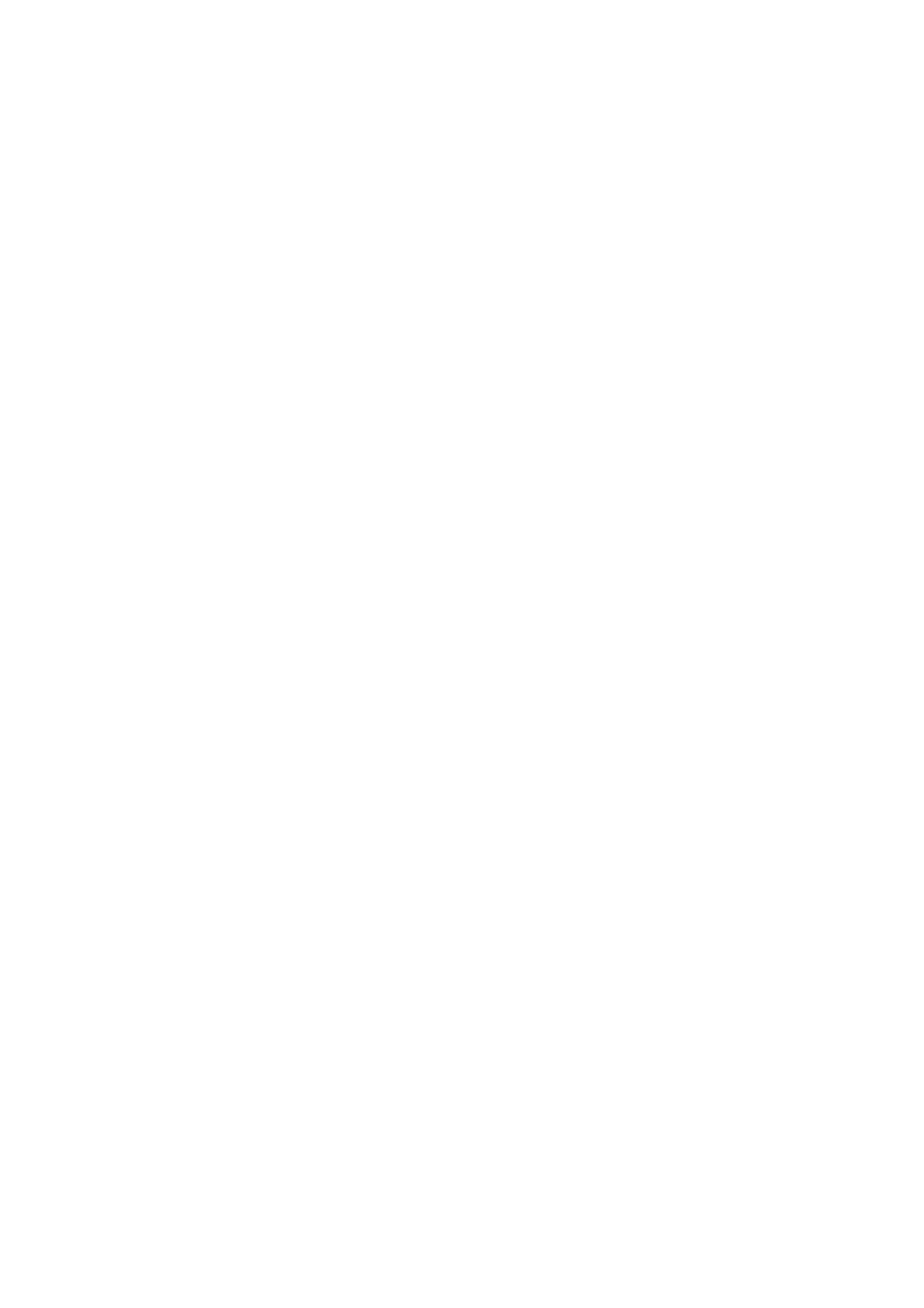# **Identification cards — Test methods — Part 6: Proximity cards**

AMENDMENT 2 Improved RF test methods

*Page 2, subclause 3.2*

Add the following abbreviations and symbols:

- *fcm* Frequency of the operating field during the PICC load modulation test
- *H* Field strength of the PCD antenna field
- m Modulation index as defined in clause 3.3 of ISO/IEC 14443-2
- t1, t2 Pulse segments as defined in figure 2 of ISO/IEC 14443-2
- tr, tf Rise and fall times as defined in figure 4 of ISO/IEC 14443-2

### *Page 6, subclause 6.1.3*

Add a note after the last note:

"NOTE The oscilloscope ground connection should be as short as possible"

*Page 6, subclause 6.2*

In the  $4<sup>th</sup>$  sentence, replace the value "50 Ohm" for P1 with the value "10 Ohm".

*Page 6, figure 4*

Replace the figure with the following: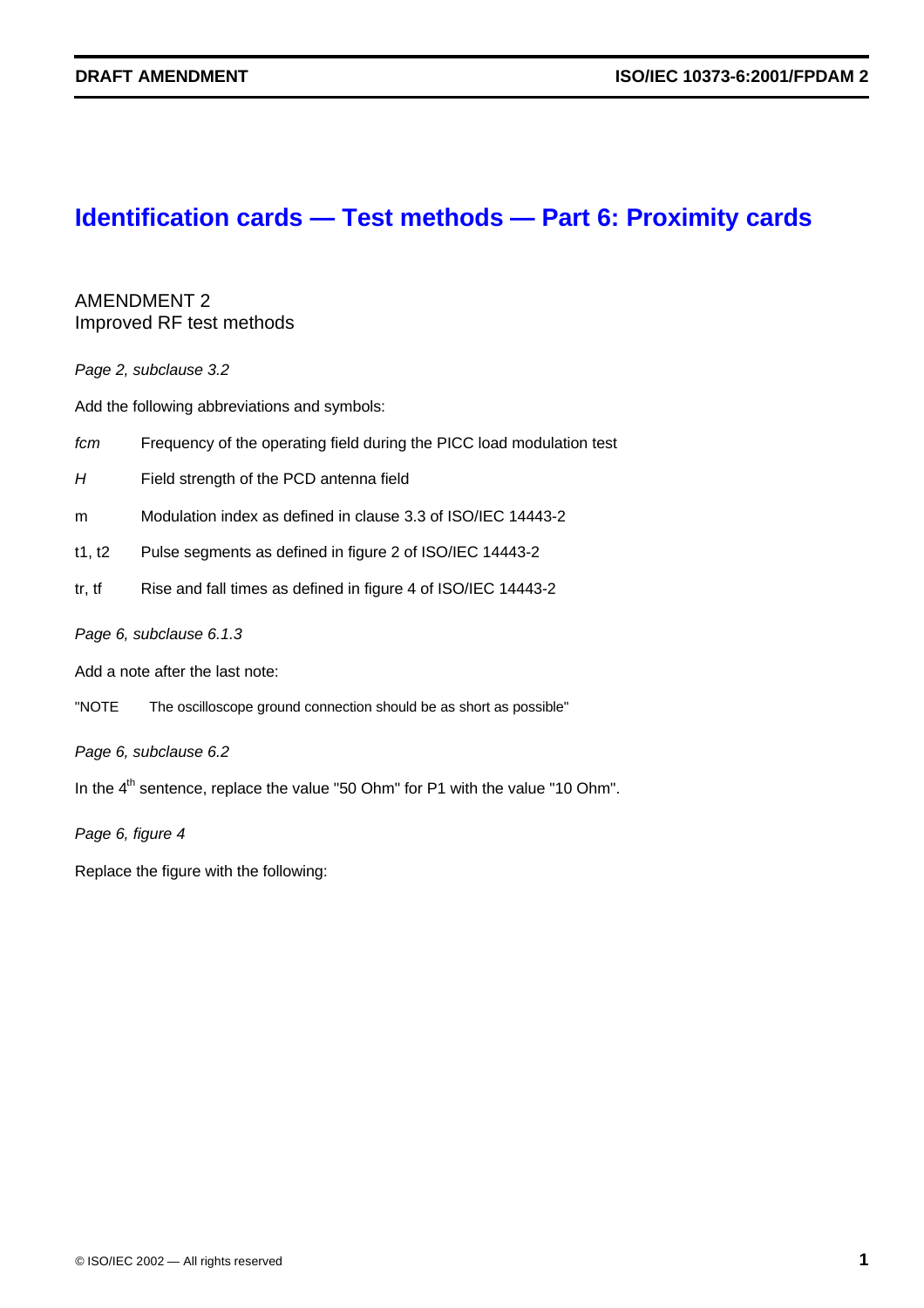

NOTE 1 In order to avoid any unintended misalignment in case of an unsymmetrical set-up the tuning range of the potentiometer P1 is only 10 Ohms. If the set-up cannot be compensated by the 10 Ohm potentiometer P1 the overall symmetry of the set-up should be checked.

NOTE 2 The oscilloscope ground connection should be as short as possible

### **Figure 4 — Test set-up (principle)**

#### *Page 8, subclause 7.2*

Add the following paragraphs and notes at the end of the clause:

"The frequency *fcm* of the carrier delivered by the signal generator to the test PCD antenna shall be such that two subcarrier cycles correspond exactly to an integer number of samples. The frequency which fulfils this requirement (with common oscilloscope sampling rates) and which is the closest to the nominal carrier frequency defined in ISO/IEC 14443-2 is 13,559322 MHz.

The discrete Fourier transformation shall be done at the exact sidebands frequencies generated by the PICC under test, i.e. *fcm* x 15 / 16 and *fcm* x 17 / 16. If the programme given in informative annex F of ISO/IEC 10373-6 is used it shall be modified to replace 13,56 MHz by the exact value of *fcm* during the test.

NOTE 1 In order to limit to approximately 5% in the worst case the measurement error due to inexact frequencies the following tolerances apply:

 $-$  *fcm* = 13,559322 MHz, with a relative tolerance of  $\pm$  50 x 10<sup>-6</sup>

- *fcm* measurement relative error + oscilloscope sampling rate relative error: ± 10 x 10-6

(The oscilloscope sampling rate error may be compensated if the *fcm* measurement is done by the digital sampling oscilloscope. A better than  $\pm$  10 x 10<sup>-6</sup> relative uncertainty may be achieved by sampling more than 500 periods of unmodulated carrier and using interpolation to know precisely the time of the first and of the last rising edge of the carrier.)

NOTE 2 In order to limit the measurement error due to noise (quantification noise, PICC noise...) the following techniques may be used:

- increase of the oscilloscope sampling rate

- increase of the number of subcarrier cycles used in the Fourier transformation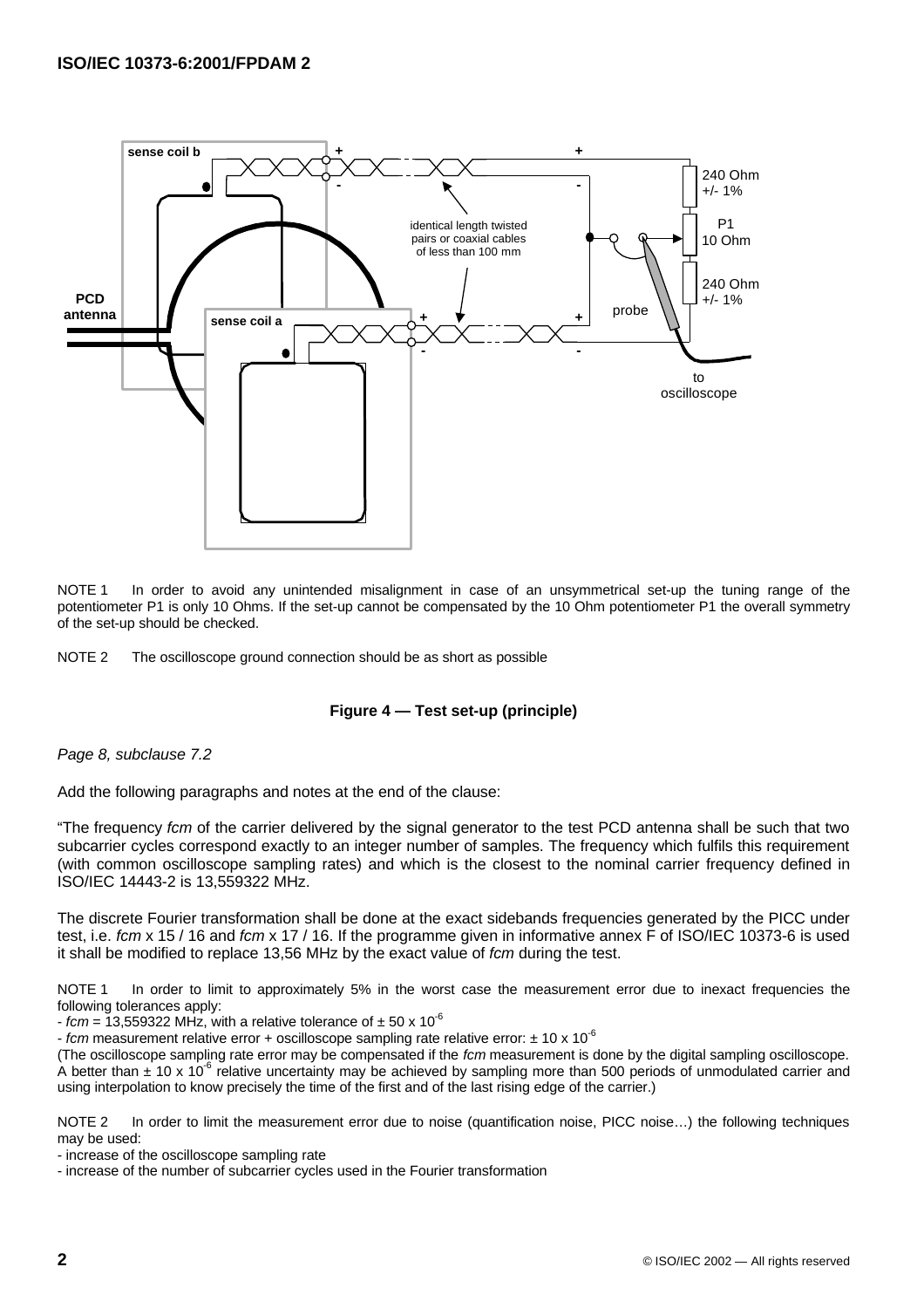NOTE 3 For type B PICC load modulation test, the oscilloscope FFT option may also be used on a large number of subcarrier cycles with neither transient effect nor phase shift (i.e. on a stable part of synchronization time TR1 as defined in clause 9.2.5 of ISO/IEC 14443-2)."

*Page 8 and 9*

Add a new subclause 7.1 "PICC load modulation amplitude"

Renumber subclause 7.1 to 7.1.1

Renumber subclause 7.2 to 7.1.2

Replace the last sentence of the  $3<sup>rd</sup>$  paragraph with the following:

"In order to minimize transient effects, avoid to analyse a subcarrier cycle immediately following a non-modulating period or a phase shift."

Renumber subclause 7.3 to 7.1.3

Add a new subclause 7.2 "PICC reception"

Add a new subclause 7.2.1 "Purpose" with the following paragraph:

"The purpose of this test is to verify the ability of the PICC to receive the PCD message under the specified conditions given in tables 1 and 2."

Add a new subclause 7.2.2 "Conditions for Type A" with the following paragraph and table:

"Table 1 defines the additional test conditions to be applied for type A."

| <b>Condition</b> | Н<br>(A/m) | t1<br>$(\mu s)$ | t2<br>$(\mu s)$ |
|------------------|------------|-----------------|-----------------|
|                  | 1,5        | 3               | 0,5             |
| 2                | 1,5        | 2               | 0,7             |
| 3                | 4,5        | 3               | 0,5             |
| 4                | 4,5        | 2               | 0,7             |
| 5                | 7,5        | 3               | 0,5             |
| 6                | 7,5        | 2               | 0,7             |

**Table 1 — Additional test conditions for type A**

Add a new subclause 7.2.2.1 "Test procedure" with the following paragraph:

"Under all these conditions the PICC shall answer to a REQA with ATQA."

Add a new subclause 7.2.2.2 "Test report" with the following paragraph:

"The test report shall confirm the intended operation under the conditions defined in table 1."

Add a new subclause 7.2.3 "Conditions for Type B" with the following paragraph and table:

"Table 2 defines the additional test conditions to be applied for type B."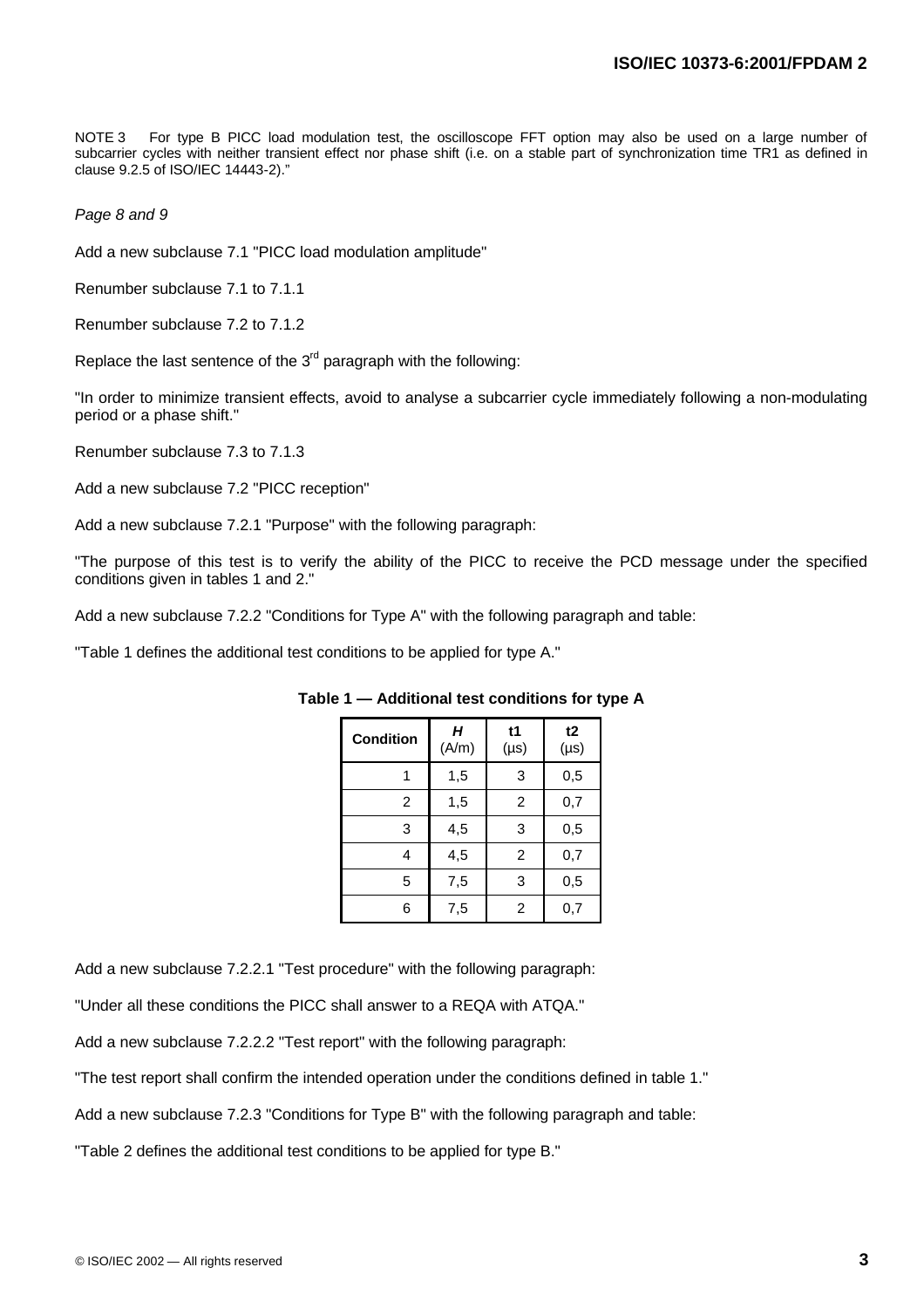| <b>Condition</b> | H<br>(A/m) | M<br>$(\%)$ | tr<br>$(\mu s)$         | tf<br>$(\mu s)$ |
|------------------|------------|-------------|-------------------------|-----------------|
| 1                | 1,5        | 8           | 1                       | 1               |
| 2                | 1,5        | 8           | $\overline{c}$          | 2               |
| 3                | 1,5        | 14          | 1                       | 1               |
| 4                | 1,5        | 14          | $\overline{\mathbf{c}}$ | 2               |
| 5                | 4,5        | 8           | 1                       | 1               |
| 6                | 4,5        | 8           | $\overline{c}$          | 2               |
| 7                | 4,5        | 14          | 1                       | 1               |
| 8                | 4,5        | 14          | $\overline{c}$          | 2               |
| 9                | 7,5        | 8           | 1                       | 1               |
| 10               | 7,5        | 8           | 2                       | 2               |
| 11               | 7,5        | 14          | 1                       | 1               |
| 12               | 7,5        | 14          | $\overline{c}$          | 2               |

**Table 2 — Additional test conditions for type B**

Add a new subclause 7.2.3.1 "Test procedure" with the following paragraph:

"Under all these conditions the PICC shall answer to a REQB with ATQB."

Add a new subclause 7.2.3.2 "Test report" with the following paragraph:

"The test report shall confirm the intended operation under the conditions defined in table 2."

Add a new subclause 7.3 "PICC resonance frequency (informative)"

Add a new subclause 7.3.1 "Purpose" with the following paragraphs:

"The test may be used to measure the resonance frequency of a PICC.

When two or more PICCs are placed in the same PCD energizing field, the resonance frequency of each PICC changes to decrease.

Care should be taken in designing each PICC resonance frequency."

Add a new subclause 7.3.2 "Procedure" with the following paragraph:

"The resonance frequency of a PICC is measured by using an impedance analyser or a LCR-meter connected to a calibration coil. The coil of the PICC should be placed on the calibration coil as close as possible, with the axes of the two coils being congruent. The resonance frequency is that frequency at which the resistive part of the measured complex impedance is at maximum."

Add a new subclause 7.3.3 "Test report" with the following paragraph:

"The test report shall give the PICC resonance frequency and the measurement conditions."

*Page 9, subclause 8.1.2*

Replace the step 2 with the following:

"2. Tune the Reference PICC (Annex D) to 19 MHz: